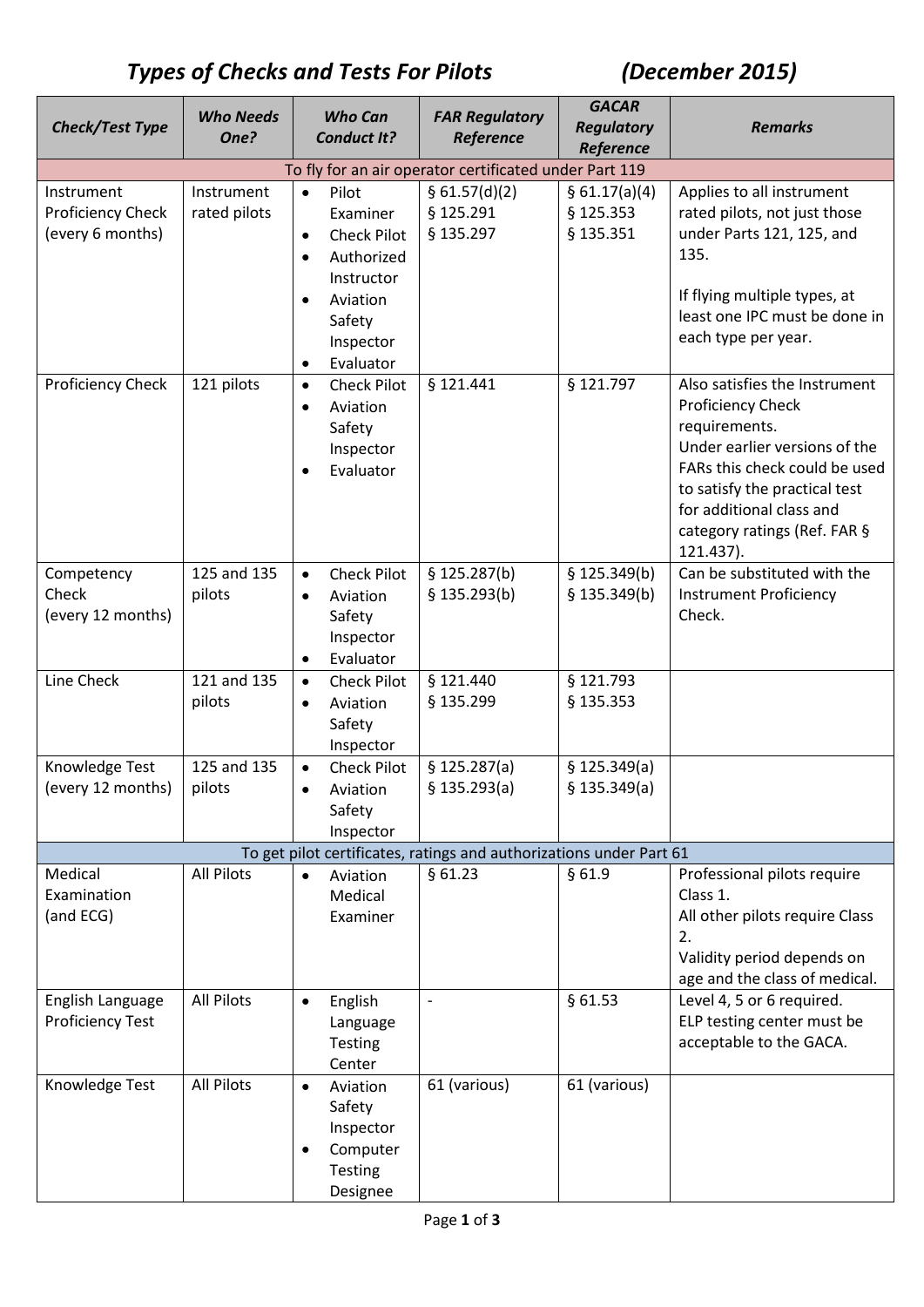# *Types of Checks and Tests For Pilots (December 2015)*

| <b>Check/Test Type</b>                                                          | <b>Who Needs</b><br>One?                                                                | <b>Who Can</b><br><b>Conduct It?</b>                                           | <b>FAR Regulatory</b><br>Reference                   | <b>GACAR</b><br><b>Regulatory</b><br>Reference | <b>Remarks</b>                                                                                                                                |
|---------------------------------------------------------------------------------|-----------------------------------------------------------------------------------------|--------------------------------------------------------------------------------|------------------------------------------------------|------------------------------------------------|-----------------------------------------------------------------------------------------------------------------------------------------------|
| <b>Practical Test</b>                                                           | <b>All Pilots</b>                                                                       | Aviation<br>$\bullet$<br>Safety<br>Inspector<br>Pilot<br>$\bullet$<br>Examiner | 61 (various)                                         | 61 (various)                                   |                                                                                                                                               |
| <b>High Performance</b><br>Airplane<br>Competency<br>Evaluation/<br>Endorsement | Pilots of high<br>performance<br>airplanes                                              | Authorized<br>$\bullet$<br>Instructor                                          | § 61.31(f)                                           | § 61.85(f)                                     | One-time requirement.                                                                                                                         |
| Pressurized<br>Aircraft<br>Competency<br>Evaluation/<br>Endorsement             | Pilots of<br>pressurized<br>aircraft<br>capable of<br>operating at<br>high<br>altitudes | Authorized<br>$\bullet$<br>Instructor                                          | § 61.31(g)                                           | \$61.85(g)                                     | One-time requirement.                                                                                                                         |
| <b>Complex Airplane</b><br>Competency<br>Evaluation/<br>Endorsement             | Pilots of<br>complex<br>airplanes                                                       | Authorized<br>$\bullet$<br>Instructor                                          | § 61.31(e)                                           | \$61.85(e)                                     | One-time requirement.                                                                                                                         |
|                                                                                 |                                                                                         |                                                                                | To maintain PIC privileges                           |                                                |                                                                                                                                               |
| Medical<br>Examination<br>(and ECG)                                             | <b>All Pilots</b>                                                                       | Aviation<br>$\bullet$<br>Medical<br>Examiner                                   | §61.23                                               | §61.9                                          | Validity period depends on<br>age and the class of medical.                                                                                   |
| English Language<br><b>Proficiency Test</b>                                     | Pilots<br>assessed as<br>Level 4 or 5.                                                  | English<br>$\bullet$<br>Language<br><b>Testing</b><br>Center                   | $\overline{a}$                                       | §61.53                                         | Level 4 every 3 years.<br>Level 5 every 6 years.<br>ELP testing center must be<br>acceptable to the GACA.                                     |
| <b>Biennial Flight</b><br>Review                                                | All Pilots                                                                              | Authorized<br>$\bullet$<br>Instructor                                          | §61.56                                               | §61.21                                         |                                                                                                                                               |
| PIC Proficiency<br>Check                                                        | PIC of<br>aircraft type<br>certificated<br>for more<br>than 1 pilot<br>or turbojet      | Pilot<br>$\bullet$<br>Examiner<br>Aviation<br>$\bullet$<br>Safety<br>Inspector | §61.58                                               | §61.17                                         | Does not apply to pilots<br>serving under Parts 121, 125,<br>133 or 135.                                                                      |
|                                                                                 |                                                                                         |                                                                                | Tests and checks conducted at Part 141 Pilot Schools |                                                |                                                                                                                                               |
| <b>Stage Checks</b>                                                             | <b>Students</b><br>attending a<br>141 course                                            | Check<br>$\bullet$<br>instructor<br>Inspector<br>$\bullet$                     | \$141.37(b)                                          | § 141.59                                       | Inspectors normally only do<br>this when Check Instructor is<br>unavailable or when GACA<br>wants surveillance of<br>school/check instructor. |
| End of Course Test                                                              | <b>Students</b><br>attending a<br>141 course                                            | Check<br>$\bullet$<br>instructor                                               | \$141.37(b)                                          | § 141.59                                       |                                                                                                                                               |